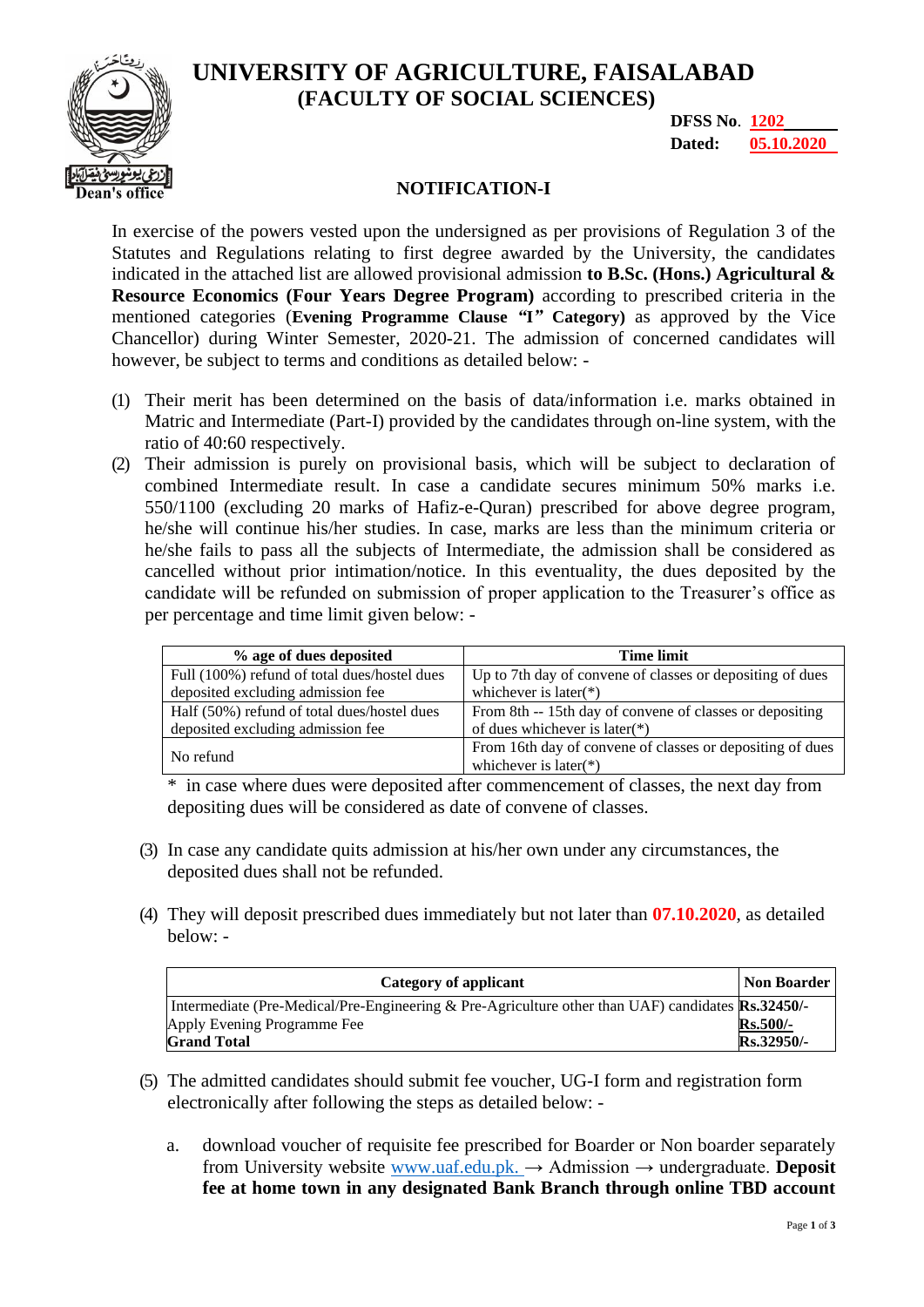## **and avoid carrying cash to Campus for safety reasons.**

- b. after depositing dues, download courses enlistment form (UG-I) prescribed for above degree as well as University Registration form (E-2) from website and complete the same in all respects. **Hard copies of fee challan, UG-I and Registration Form (E-2) are also available in Office of the undersigned.**
- c. hard copy of fee voucher, UG-I and E-2 form complete in all respect and attested copies of following educational documents be submitted by hand as a pre-requisite for completion of admission/enrolment formalities. These documents should reach in Office of the undersigned not later than **07.10.2020**, failing which the provisional admission shall be cancelled without any further notice/information: -
	- (i) Eight latest colored photographs of 1.5 x 2" size (Two Fronts & Six back sides) attested with light blue background.
	- (ii) Applicant CNIC/B-Form and Father/Guardian CNIC each Two copies attested.
	- (iii) Five copies of Matric Certificate or detail marks indicating date of birth. If DMC has been submitted due to non-issuance of Matric Certificate, the applicant should have to submit the same within one year from admission for completion of record, failing which he/she shall not be allowed to continue studies.
	- (iv) Three copies of character certificate issued by the Principal/Headmaster/ Headmistress/Head of School/Institution last attended at Matric & F.Sc level.
	- (v) Five copies of Intermediate (Part-I)/equivalent certificate or detail marks. It should be noted that downloaded detail marks/ result card, is not acceptable. Such candidates are required to submit combined Intermediate result card (Part-I &II) along with character certificate issued by the Institution last attended in this office **within one month** after declaration of result, failing which they will not be allowed to sit in the classes and appear in mid-term examination.
	- (vi) declaration for studies and undertaking for desisting of Politics on separate judicial papers worth Rs. 200/- each as per specimen displayed on the Notice Boards and available on website.
	- (vii) submission of medical fitness certificate on the prescribed format available on website issued by the Medical Officer of a Government Hospital, MBBS Practitioner (Registered with PMDC) or Medical Officer(s) of University **within one month** after issuance of notification.

## **(6) It should be noted that: -**

- (i) after depositing dues/completion of enrolment formalities in a specific degree program, if any candidate desires to change degree (where he/she was selected provisionally but did not deposit dues/complete admission/enrolment formalities), he/she will be allowed to do so only ONCE. This permission will however, be allowed after display of 3rd merit list subject to the condition that seat(s) is/are available in the desired program. The candidate allowed shifting of degree programs, will have to pay the difference of dues (between admitted and shifted degree programs), if any. In the case of less dues, the same will be refunded after following the prescribed procedure, time frame given under subpara 2 of this notification.
- (ii) If any candidate is later on selected in a degree program other than above at Sub Campus or vice versa and is interested to join studies at there, he/she is not required to deposit dues/complete admission/enrolment formalities afresh. The dues, UG-I, E-2 forms with other documents submitted for previous degree, will be transferred to the Faculty/Institute/Sub Campus, ONCE. In this case the less or excess dues will be paid/refunded by the candidate/University, as the